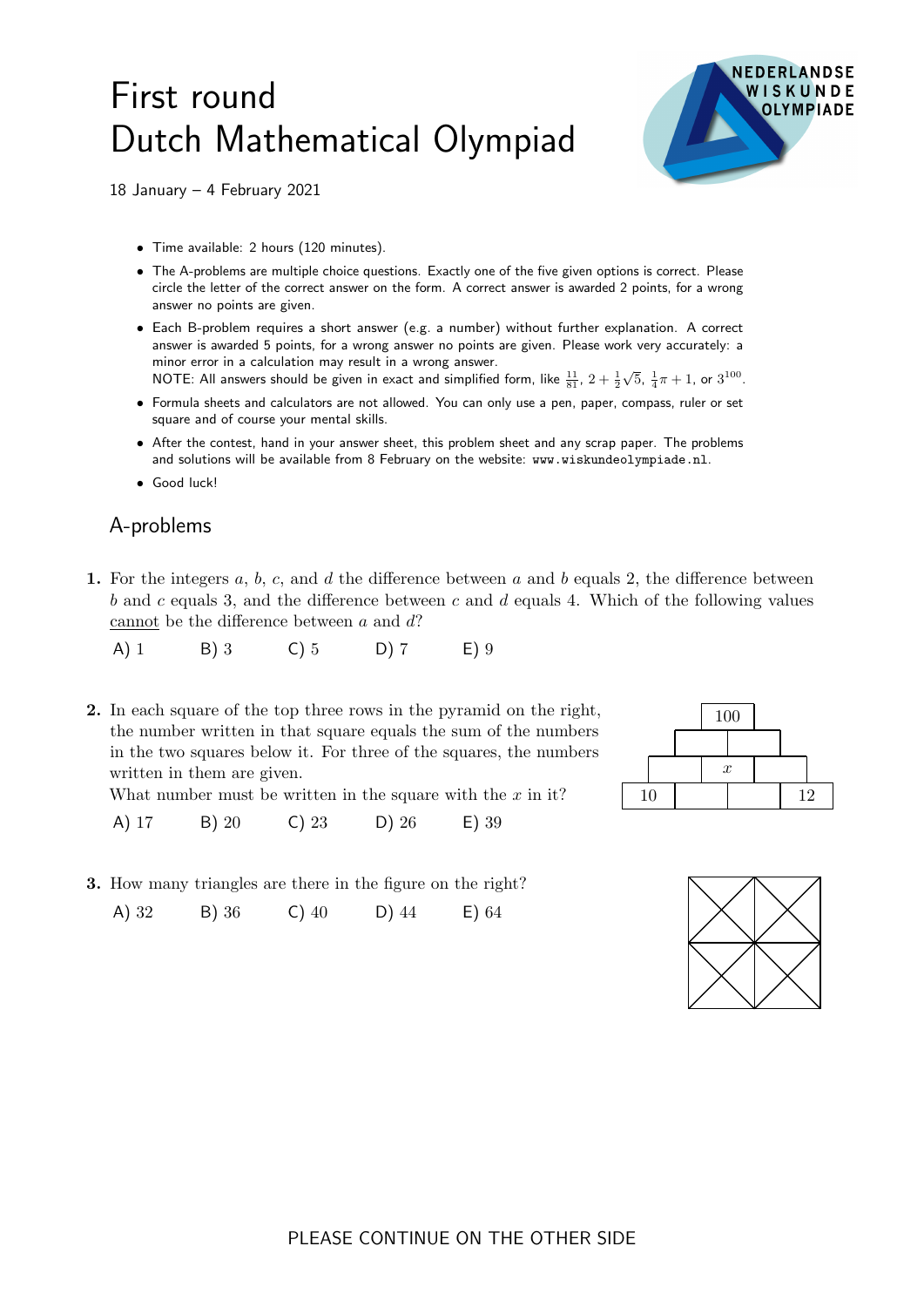- 4. In each square of the field on the right, there is a high-rise building of height 1, 2, 3, 4, or 5, such that the following conditions are satisfied.
	- In each (horizontal) row or (vertical) column, each height occurs exactly once.
	- The numbers on the side of the square are the sums of the heights of the visible buildings. This concerns the buildings in this particular row or column that are (partially) visible in the side view from the number on the side. For example, if the heights 1, 3, 2, 5, and 4 occur in this order in a row, then the buildings of heights 1, 3, and 5 are visible from the left side, and the buildings of heights 4 and 5 are visible from the right side.



What is the height of the building on the square with the question mark?

A) 1 high B) 2 high C) 3 high D) 4 high E) 5 high

5. The number 1 is written on the blackboard. A *turn* consists of wiping out the number on the board and replacing it by the double of the number, or by the number one smaller. For example, we can replace 1 by 2 (the double) or 0 (one smaller), and if 5 is on the board, we can replace it by 10 or 4.

What is the minimum number of turns needed in order to write the number 2021 on the board?

A) 14 B) 15 C) 16 D) 17 E) 18

**6.** In triangle ABC, a point D lies on side BC and a point E lies  $\left/68^{\circ}\right/68^{\circ}$ on side  $AC$  such that the line segments  $BD, DE$ , and  $AE$  have the same length. The point  $F$  is the intersection between the line segments  $AD$  and  $BE$ . Angle C is 68 $^{\circ}$ . What is the size of angle  $F$  in triangle  $AFB$ ? A) 120◦ B) 121◦ C) 122◦ D) 123◦ E) 124◦



7. The integers 1 to n are written on the board. One of the numbers is wiped out. The average of the remaining numbers is  $11\frac{1}{4}$ . Which number has been wiped out?

A) 6 B) 7 C) 11 D) 12 E) 21